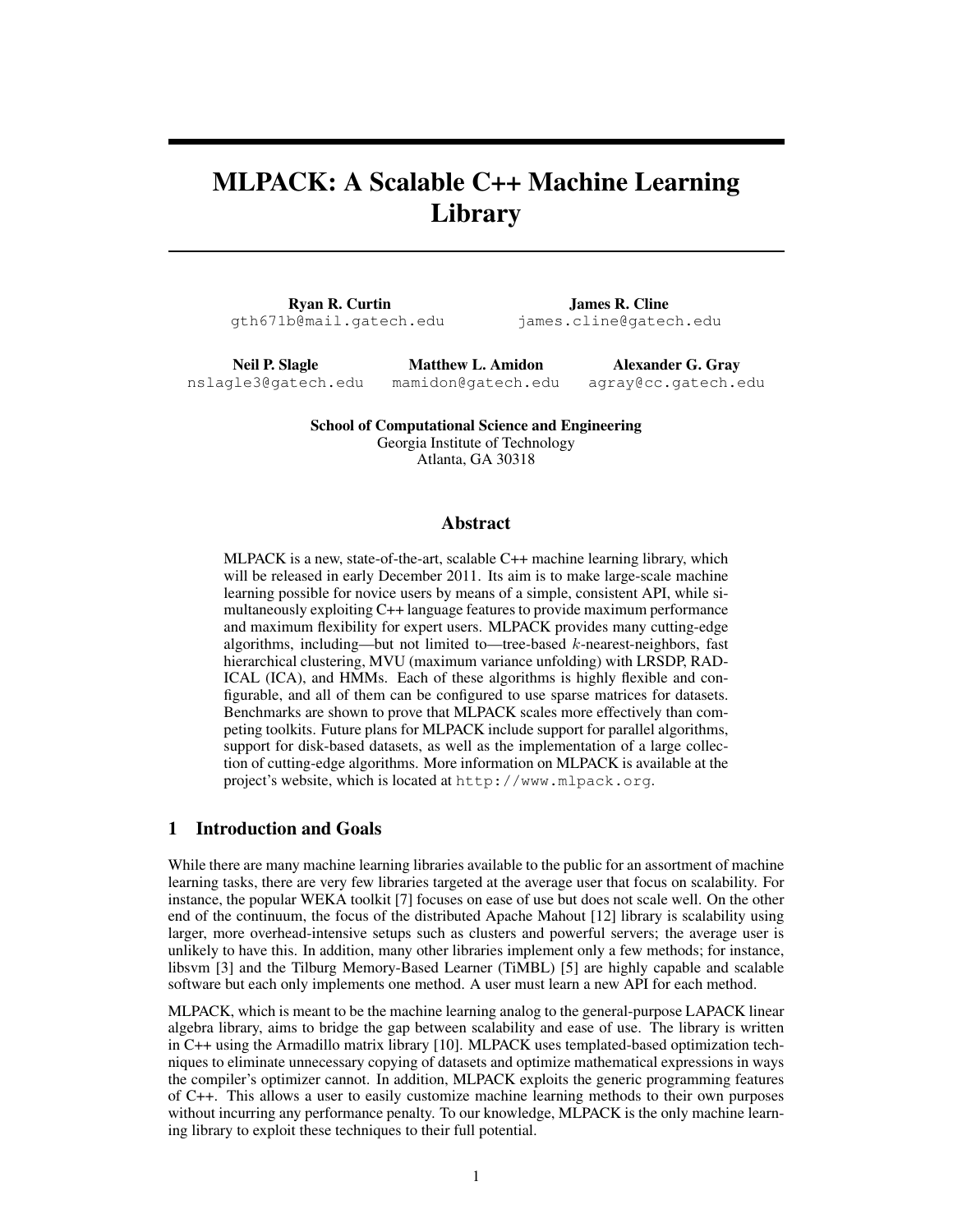In addition, the consistent, intuitive interface of MLPACK minimizes the learning time necessary for either an undergraduate student or a machine learning expert. Unlike many other scientific software packages, complete and comprehensible documentation is a high priority for MLPACK, and each method that MLPACK implements provides detailed reference.

The development team of MLPACK strives to balance four overarching goals in the design of the library:

- Implement scalable, fast machine learning algorithms
- Design an intuitive, consistent, and simple API for users who are not C++ gurus
- Implement as large a collection as possible of machine learning methods
- Provide cutting-edge machine learning algorithms that no other library does

This paper is meant to serve as a quick introduction to the features MLPACK provides, its simple and extensible API, and the superior performance and scalability of the library. The ways in which each of the four design goals are achieved are analyzed.

## 2 Scalable, Fast Machine Learning Algorithms

The most important feature of MLPACK is the scalability of the machine learning algorithms it implements; this scalability is achieved mostly by the use of  $C_{++}$ .  $C_{++}$  is not the most popular choice of language for most machine learning implementations; instead, researchers generally choose simpler languages such as MATLAB, C, FORTRAN, and sometimes Java or Python. While each of those languages is modern and supports modern featuers, none are as complex as C++.

C++ is a highly complex language which requires training and expertise to fully understand and utilize. Unlike most other languages used in machine learning, C++ supports generic programming via templates. Although Java also supports generics, the C++ template mechanism is far more extensible and useful.

In the late 1990s and early 2000s, shortly after the introduction of templates into C++, the field of template metaprogramming emerged, culminating, in part, with Alexandrescu's seminal *Modern C++ Design* [2] in 2001. The main appeal of template metaprogramming is the ability to move parts of computation that are regularly performed at runtime into compile-time. However, this concept has not gained significant traction in the field of machine learning software, even ten years after the introduction of template metaprogramming.

MLPACK's underlying matrix library, Armadillo, uses lazy evaluation to avoid both unnecessary copies and unnecessary operations [10]. To illustrate this, consider the following very simple expression (assuming x, y, z, and w are square matrices of the same size):

$$
w = x + (y + z)
$$

If implemented as written in MATLAB, this will first compute  $(y + z)$ , store it in a temporary matrix, then add  $x$  to the temporary matrix and store the result in  $w$ . Clearly, for massive datasets, the creation of an unnecessary temporary matrix causes both memory and performance issues. The Armadillo library, relying on lazy evaluation using template metaprogramming, is able to avoid this entirely by optimizing operation performance at compile-time. The vast majority of machine learning libraries do not support this type of compile-time optimization.

Another drawback of most commonly-used scientific languages is suboptimal support of userdefined metrics and kernels. For instance, Shogun [11] provides arbitrary distance metric support via inheritance and virtual functions, but the use of virtual functions or other dynamic bindings incurs a performance penalty for the lookup of the dynamic binding [8]. MLPACK, instead, uses static polymorphism—an extension of the Curiously Recurring Template Pattern [4]—as well as policybased design [2]. The performance penalty of the dynamic binding is eliminated by resolving the binding entirely at compilation time.

The use of policy-based design allows incredible flexibility. MLPACK supports entirely arbitrary, user-defined distance metrics or kernel functions. More importantly, through this paradigm ML-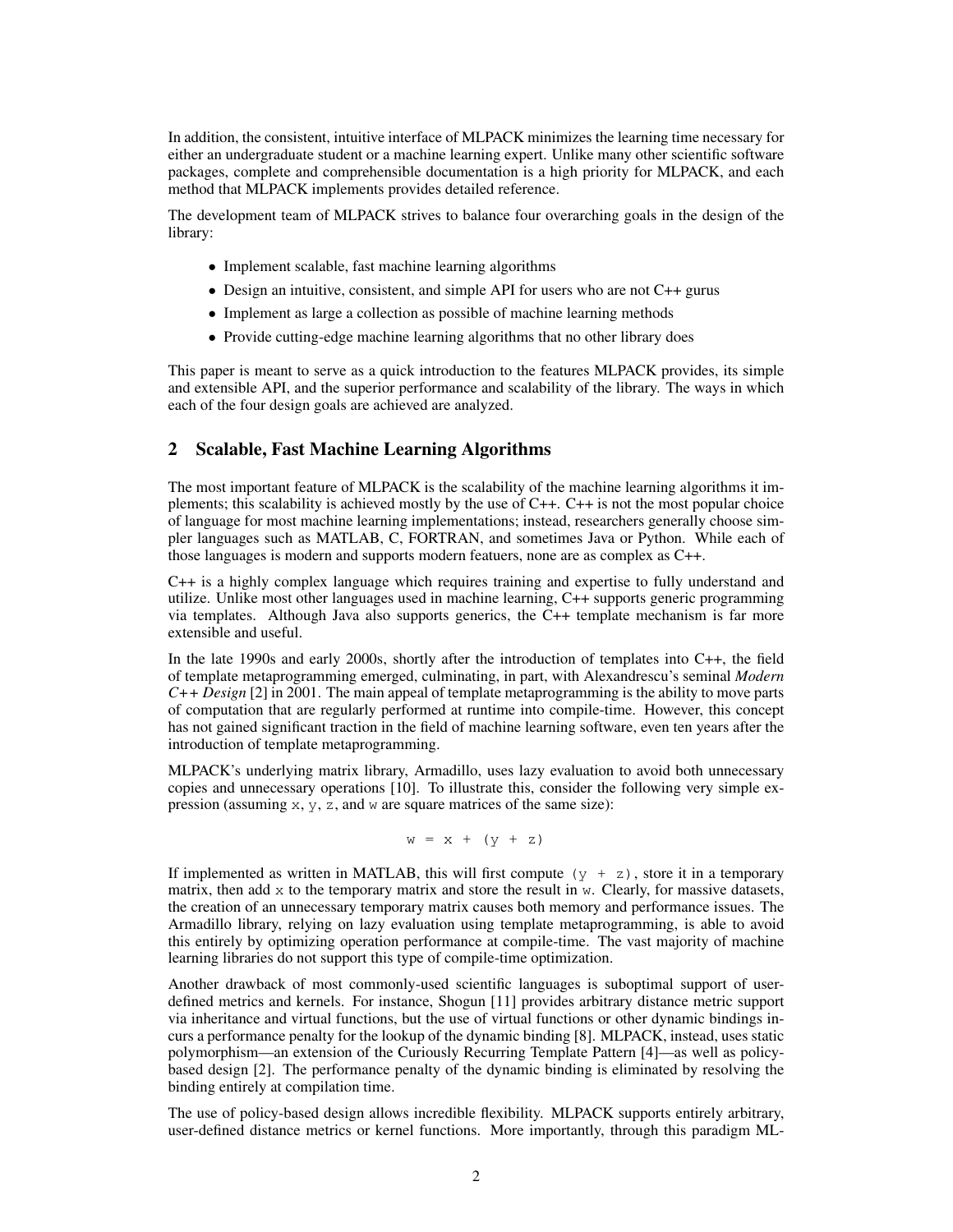PACK is able to support the use of both dense and sparse matrices anywhere in each of the algorithms it implements. No other machine learning library to date provides this functionality.

# 3 A Consistent, Simple API

The use of complex template techniques in C++ generally incurs complex and unwieldy APIs, forcing a user to read through countless pages of documentation to understand how to use the code. However, because a goal of MLPACK is to provide an intuitive and simple API, these issues can be avoided. This is possible, in part, by providing default parameters which can be left unspecified. For instance, the Neighborhood Components Analysis metric learning method can be created very easily (assuming data is an Armadillo matrix containing the dataset):

NCA nca(data);

However, an expert user could run NCA in a non-Euclidean metric space, using a custom optimizer, on sparse double-precision floating point input data:

NCA<ACustomMetric, ACustomOptimizer, arma::SpMat<double> > nca(data);

Each MLPACK method is designed similarly, and importantly, each MLPACK method has a consistent API. A user can move from one method to another, expecting to interact with the new method in the same way. This consistent API is a main reason that MLPACK's API can be called intuitive.

In addition, stringent documentation is a key requirement for an algorithm to be accepted into ML-PACK. This comprehensive documentation allows a novice user to simply run the basic algorithm and an expert user to customize the algorithm to their specific needs.

# 4 A Large Collection of Machine Learning Methods

MLPACK implements commonly used machine learning algorithms as well as algorithms for which no other implementation is available. It provides a set of core routines, including several optimizers, such as L-BFGS and the Nelder-Mead method. MLPACK also contains a strong set of tree-building and tree query routines, making MLPACK's implementations of neighbor-search problems and general n-body problems [6] very powerful. As mentioned earlier, MLPACK even supports sparse matrices for any of its methods through the policy-based design C++ paradigm [2]; this innovation is novel to the machine learning software community.

Each machine learning method provides a well-documented command-line interface for any researcher who does not wish to extend MLPACK's code but instead use the provided methods. By using the library in this manner, a user of MLPACK does not even need to know C++ or any programming language. On the other hand, for an expert researcher, MLPACK allows arbitrary distance metrics and kernel functions for all of its methods, among its many customizable features.

Below is a list of the machine learning methods which will be available, along with some key features for each of them, at the time of the library's release in December 2011:

- Fast Hierarchical Clustering (Euclidean Minimum Spanning Trees)
- Gaussian Mixture Models (trained via EM)
- Hidden Markov Models (training, prediction, and classification)
- Kernel Principal Components Analysis
- K-Means clustering
- LARS/Lasso Regression
- Least-squares Linear Regression
- Maximum Variance Unfolding (using LRSDP)
- Naive Bayes Classifier
- Neighborhood Components Analysis (using LRSDP)
- RADICAL (Robust, Accurate, Direct ICA aLgorithm)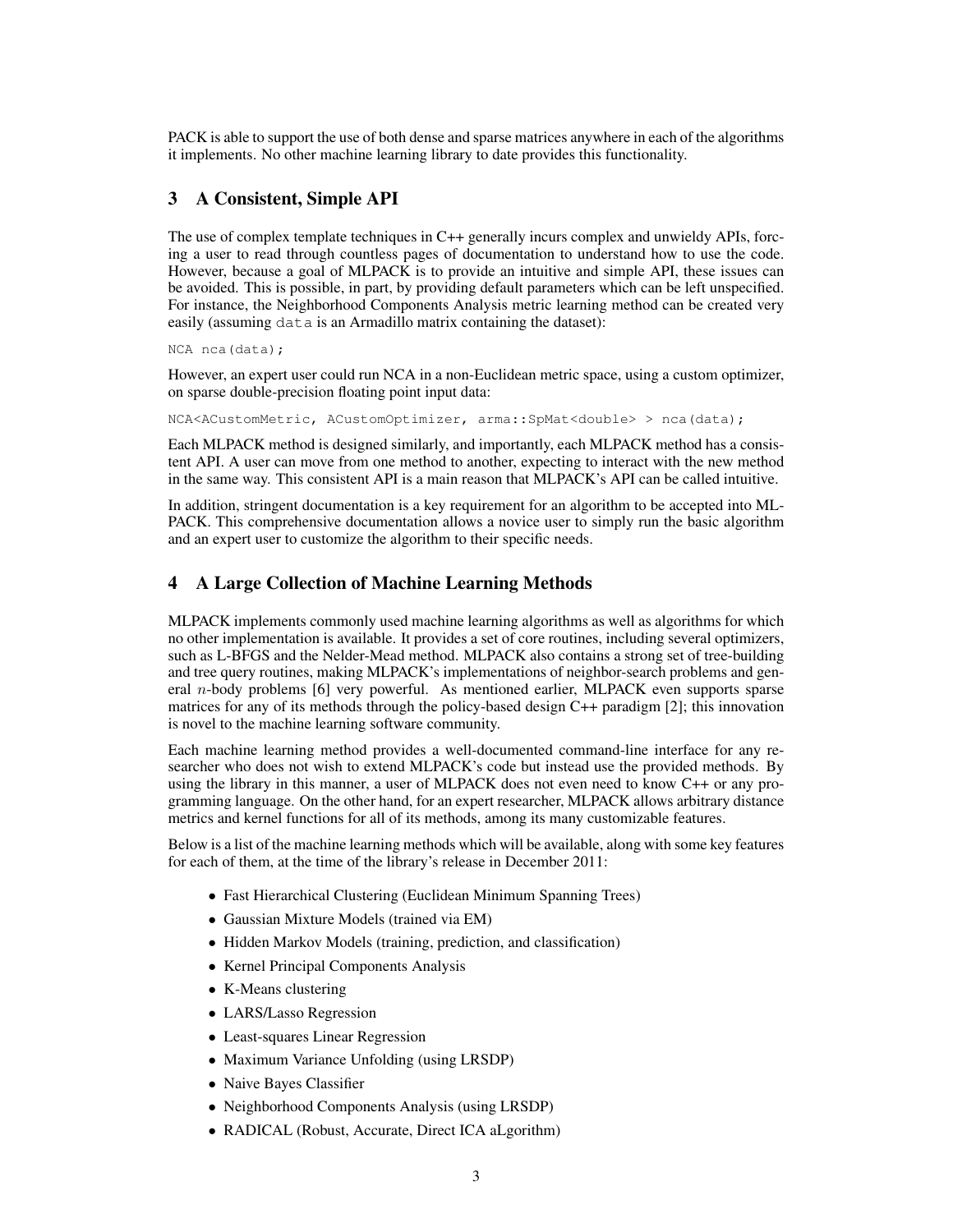| <b>Dataset</b> | <b>MLPACK</b>         | WEKA      | Shogun         | <b>MATLAB</b> | mlpy           | sklearn   |
|----------------|-----------------------|-----------|----------------|---------------|----------------|-----------|
| 1000x10        | 0.078s                | 0.271s    | 0.132s         | 0.166s        | 0.179s         | 0.341s    |
| 3162x10        | 0.267s                | 1.065s    | 1.093s         | 0.796s        | 0.974s         | 0.916s    |
| 10000x10       | 1.332s                | 4.734s    | 11.890s        | 4.026s        | 9.961s         | 3.549s    |
| 31622x10       | 7.270s                | 27.890s   | 120.320s       | 17.631s       | 116.965s       | 15.213s   |
| 100000x10      | 47.350s               | 171.313s  | 1357.910s      | 110.570s      | 1621.045s      | 75.039s   |
| 316227x10      | 253.541s              | 789.317s  | $> 9000.000$ s | 588.967s      | $> 9000.000$ s | 363.691s  |
| 1000000x10     | 1423.949 <sub>S</sub> | failure   | failure        | 2603.316s     | $> 9000.000$ s | 1550.720s |
| 10000x31       | 6.932s                | 45.240s   | 13.980s        | 26.990s       | 13.688s        | 45.582s   |
| 10000x100      | 18.075s               | 192.548s  | 27.251s        | 82.214s       | 29.039s        | 198.953s  |
| 10000x316      | 53.500s               | 2957.581s | 65.020s        | 245.471s      | 69.850s        | 732.694s  |
| 10000x1000     | 174.704s              | failure   | 178.715s       | 750.660s      | 201.081s       | 2533.120s |

Table 1: k-NN benchmarks.

- Tree-based  $k$ -nearest-neighbors search and classifier
- Tree-based range search

In addition, many methods are currently in development and will be released in the future.

# 5 Benchmarks

To demonstrate the efficiency of the algorithms implemented in MLPACK, the running time of  $k$ nearest-neighbors is compared with other libraries. Only one algorithm is tested for the sake of conciseness, but when the library is released, full benchmarks for each algorithm will be available. The benchmarks shown here were run on a modest consumer-grade workstation containing an AMD Phenom II X6 1100T processor clocked at 3.3 GHz and 8 GB of RAM.

The libraries being compared are MLPACK, WEKA [7], the MATLAB knnsearch() routine, the Shogun Toolkit [11], the Python package mlpy [1], and the Python package scikit.learn ('sklearn') [9]. Several randomly generated, uniformly distributed datasets of varying sizes were used for this benchmark. The computation time of k-NN with  $k = 5$  for each library and each dataset size is given in Table 1. The listed computational time includes the time taken to load the datasets (CSV) and save the results.

MLPACK is faster than every competitor for every case tested here. It is clear that MLPACK scales more gracefully and effectively than any of its competitors for  $k$ -nearest-neighbors. Benchmarks for other methods (which cannot be shown here due to space constraints) give similar results.

# 6 Future Plans

In spite of the favorable benchmarks shown here, these are by no means the best benchmarks ML-PACK will ever achieve. MLPACK has an active development team of seven core developers, as well as several contributors. Because MLPACK is an open-source project, contributions from any outside source are welcome – as well as feature requests and bug reports. This means that the performance of MLPACK algorithms, as well as the extensibility of MLPACK algorithms and the breadth of algorithms MLPACK implements, are all certain to improve.

For the first release of MLPACK, parallelism was unable to be implemented elegantly, but experimental parallel MLPACK code is currently in testing. Work is currently ongoing into how to implement parallelism while both maintaining a simple API and not incurring large, reverse-incompatible API changes. Parallel algorithms are expected to be available in the next major release of MLPACK. Other useful planned features include the ability to use on-disk databases, instead of requiring the dataset to be loaded entirely into RAM.

Many additional algorithms are either planned or in development for MLPACK and will be released in the future. These algorithms include dimensionality reduction techniques such as linear discriminant analysis (LDA) and locally linear embedding (LLE), source separation methods such